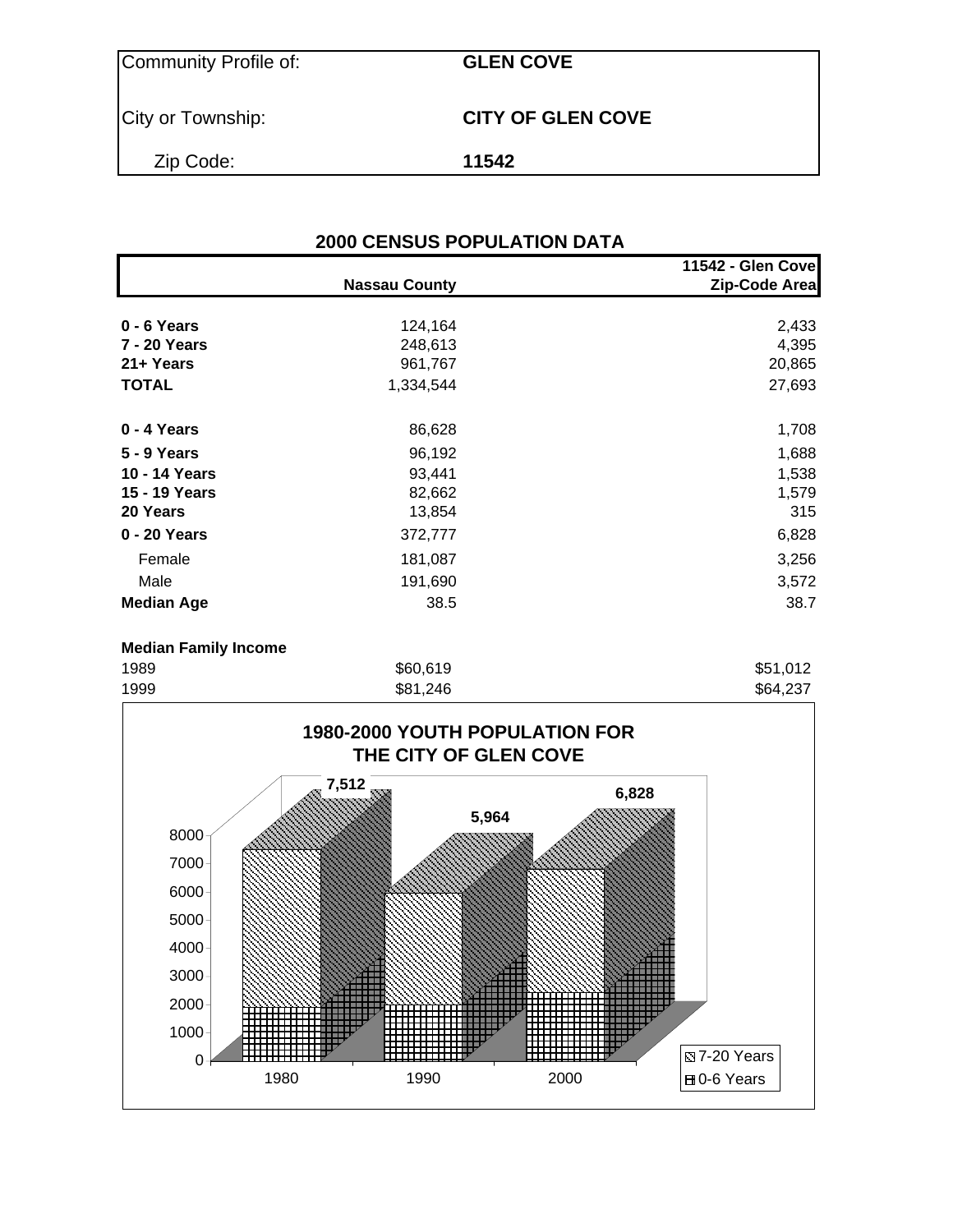# **2000 POPULATION PROJECTION DATA**

|                      | <b>Nassau County</b> | <b>Town of</b><br><b>Oyster Bay</b> | <b>11542 - Glen Cove</b><br>Zip-Code Area |
|----------------------|----------------------|-------------------------------------|-------------------------------------------|
|                      |                      |                                     |                                           |
| $0 - 6$ Years        | 118,978              | 73,806                              | 2,375                                     |
| ∥7 - 20 Years        | 231,792              | 139,895                             | 4,764                                     |
| <b>21+ Years</b>     | 978,505              | 557,917                             | 19,080                                    |
| <b>TOTAL</b>         | 1,329,275            | 771,618                             | 26,219                                    |
|                      |                      |                                     |                                           |
| $0 - 4$ Years        | 83,639               | 52,174                              | 1,705                                     |
| $5 - 9$ Years        | 90,106               | 55,438                              | 1,716                                     |
| <b>10 - 14 Years</b> | 82,042               | 49,470                              | 1,708                                     |
| <b>15 - 19 Years</b> | 79,040               | 47,058                              | 1,688                                     |
| 20 Years             | 15,943               | 9,563                               | 322                                       |
|                      |                      |                                     |                                           |
| $0 - 20$ Years       | 350,770              | 213,701                             | 7,139                                     |

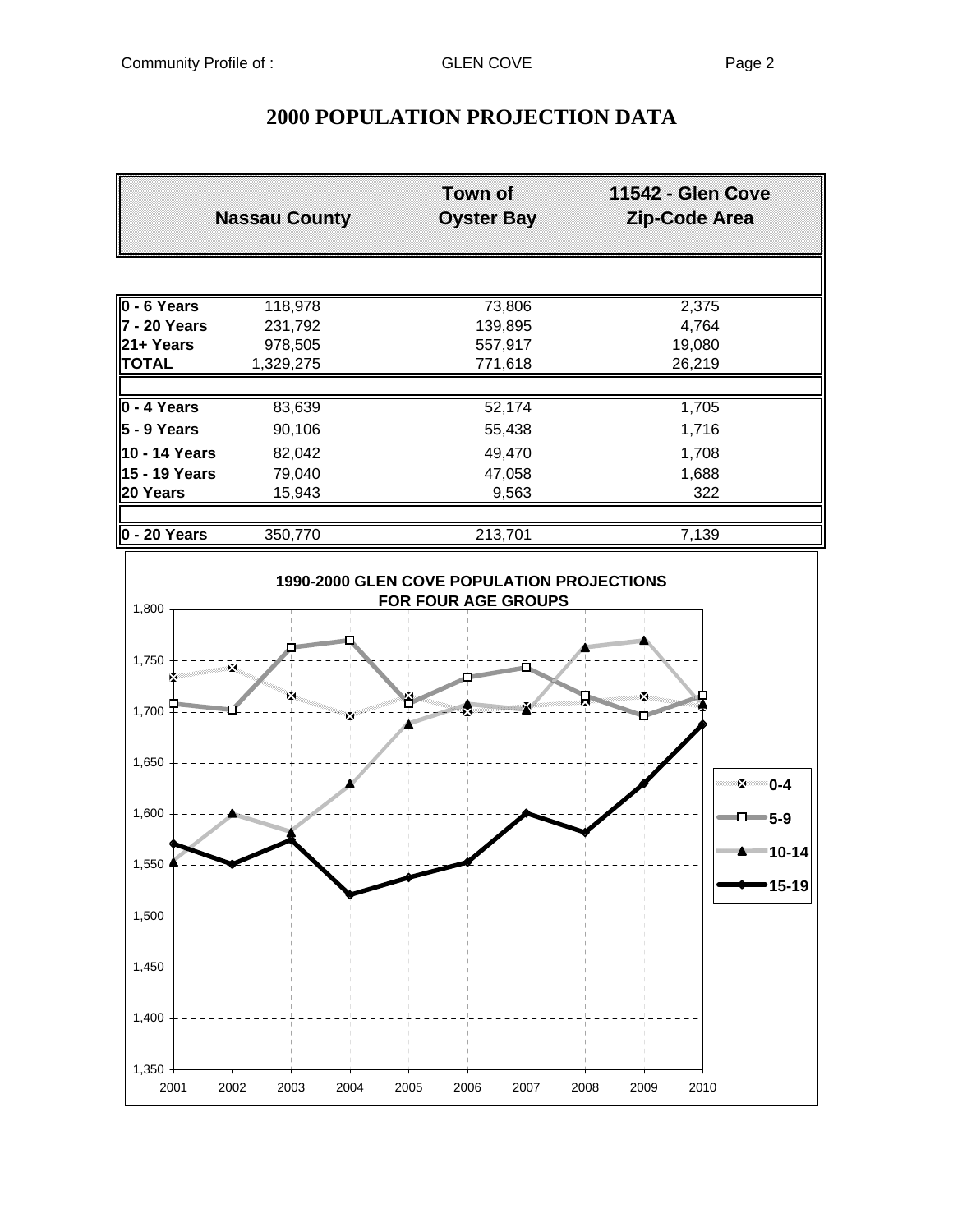.<br>!///

|--|

|                   |                                                                                                                                                                | <b>TEMPORARY ASSISTANCE TO</b><br><b>NEEDY FAMILIES (Formerly AFDC)</b> |                                 |
|-------------------|----------------------------------------------------------------------------------------------------------------------------------------------------------------|-------------------------------------------------------------------------|---------------------------------|
|                   |                                                                                                                                                                | (NUMBER OF INDIVIDUALS)                                                 |                                 |
|                   |                                                                                                                                                                | Town of                                                                 | 16-20 y                         |
| Year              | Nassau County                                                                                                                                                  | Oyster Bay                                                              | Zip-Code Area                   |
| 1985              | 15,963                                                                                                                                                         | 1,051                                                                   | 402                             |
| 1986              | 15,337                                                                                                                                                         | 946                                                                     | 415                             |
| 1987              | 13,321                                                                                                                                                         | 807                                                                     | 334                             |
| 1988              | 12,410                                                                                                                                                         | 782                                                                     | 364                             |
| 1989<br>1990      | 11,950<br>12,607                                                                                                                                               | 704<br>737                                                              | 359<br>429                      |
| 1991              | 15,317                                                                                                                                                         | 898                                                                     | 488                             |
| 1992              | 16,528                                                                                                                                                         | 963                                                                     | 510                             |
|                   |                                                                                                                                                                |                                                                         |                                 |
| 1993              | 20,129                                                                                                                                                         | 1,245                                                                   | 635                             |
| 1994              | 20,622                                                                                                                                                         | 1,366                                                                   | 612                             |
| 1995<br>1996      | 20,229<br>17,800                                                                                                                                               | 1,211<br>954                                                            | 583<br>493                      |
| 1997              | 14,940                                                                                                                                                         | 836                                                                     | 449                             |
| 1998              | 12,706                                                                                                                                                         | 695                                                                     | 345                             |
|                   |                                                                                                                                                                |                                                                         |                                 |
| 1999              | 10,825                                                                                                                                                         | 542                                                                     | 308                             |
| 1,000<br>Rate Per | 25.00<br>20.00<br>$15.00 +$<br>Sultan Caddes<br>LIFE<br>ፈ]™<br>10.00<br><b>CURTIP</b><br>$5.00 -$<br>0.00<br>1987 1988 1989 1990 1991 1992 1993 1994 1995 1996 | AIIKN<br>₩.                                                             | $\overline{\phantom{a}}$<br>ويت |
|                   | <b>El Nassau County</b>                                                                                                                                        | 1997<br><b>El</b> Oyster Bay Town                                       | 1998<br>1999<br>□16-20 y        |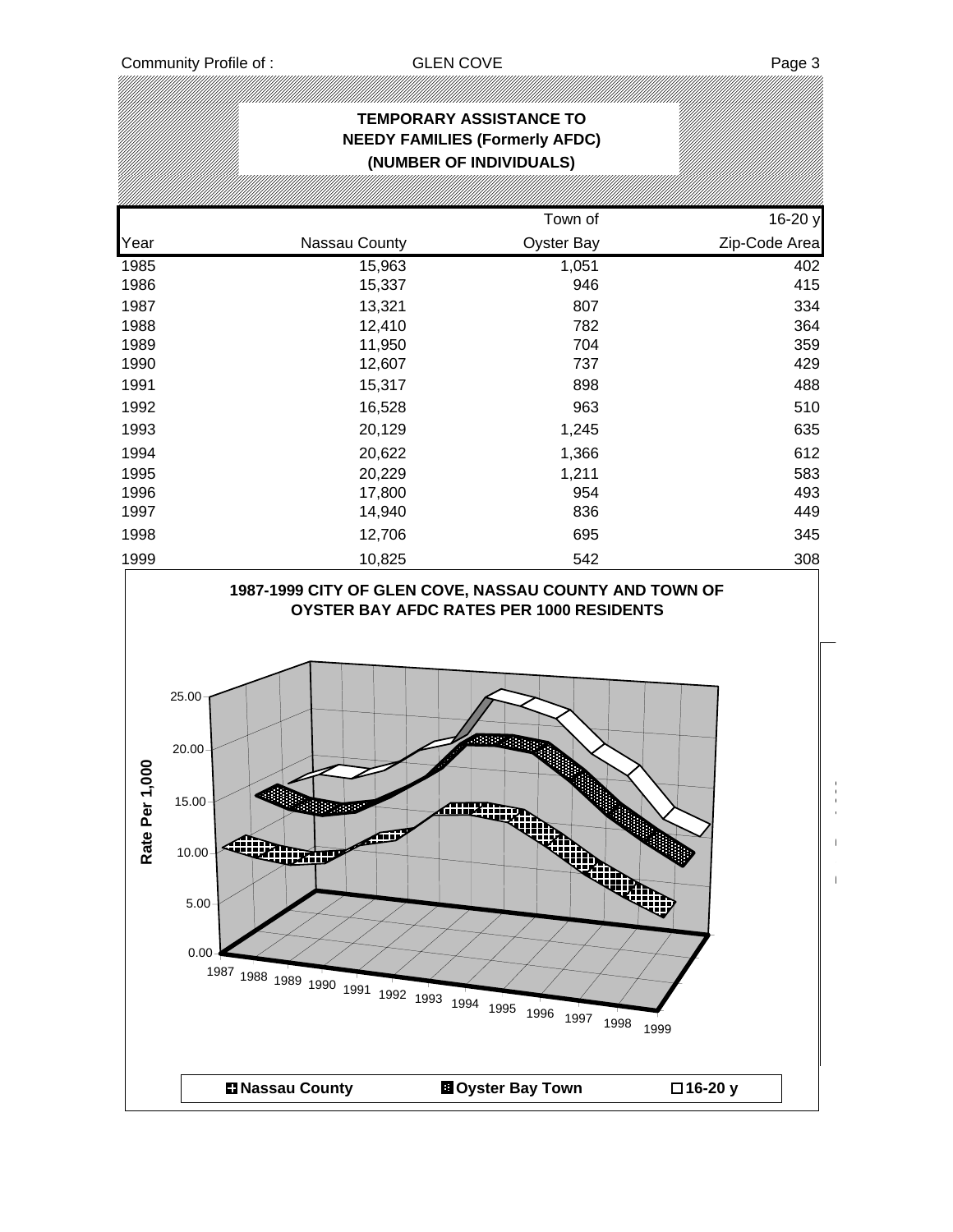0.0 10.0

| Community Profile of:<br><b>GLEN COVE</b><br>Page 4                                                                                                                            |                |                                        |               |                         |  |  |  |
|--------------------------------------------------------------------------------------------------------------------------------------------------------------------------------|----------------|----------------------------------------|---------------|-------------------------|--|--|--|
|                                                                                                                                                                                |                | 11542 ZIP-CODE RESIDENT YOUTH OFFENSES |               |                         |  |  |  |
|                                                                                                                                                                                |                | 7-15 Years Old                         |               |                         |  |  |  |
|                                                                                                                                                                                |                | <b>Station</b>                         | Subjects of   |                         |  |  |  |
| Year                                                                                                                                                                           | <b>Arrests</b> | <b>Adjustments</b>                     | Investigation | <b>Totals</b>           |  |  |  |
| 1991                                                                                                                                                                           | 9              | 27                                     | 8             | 44                      |  |  |  |
| 1992                                                                                                                                                                           | 24             | 24                                     | 12            | 60                      |  |  |  |
| 1993                                                                                                                                                                           | 26             | 26                                     | 10            | 62                      |  |  |  |
| 1994                                                                                                                                                                           | 58             | 18                                     | 18            | 94                      |  |  |  |
| 1995                                                                                                                                                                           | 38             | 23                                     | 15            | 76                      |  |  |  |
| 1996                                                                                                                                                                           | 53             | 22                                     | 13            | 88                      |  |  |  |
| 1997                                                                                                                                                                           | 36             | 9                                      | 5             | 50                      |  |  |  |
| 1998                                                                                                                                                                           | 13             | 14                                     | 3             | 30                      |  |  |  |
| 1999                                                                                                                                                                           | 45             | 4                                      | 11            | 63                      |  |  |  |
|                                                                                                                                                                                |                | 16-20 Years Old                        |               |                         |  |  |  |
|                                                                                                                                                                                |                | Subjects of                            |               | <b>All Ages</b>         |  |  |  |
| Year                                                                                                                                                                           | <b>Arrests</b> | Investigation                          | <b>Totals</b> | <b>Total Incidents*</b> |  |  |  |
| 1991                                                                                                                                                                           | 152            | 4                                      | 157           | 219                     |  |  |  |
| 1992                                                                                                                                                                           | 130            | 14                                     | 156           | 204                     |  |  |  |
| 1993                                                                                                                                                                           | 117            | 11                                     | 128           | 194                     |  |  |  |
| 1994                                                                                                                                                                           | 108            | 9                                      | 118           | 214                     |  |  |  |
| 1995                                                                                                                                                                           | 166            | 15                                     | 181           | 257                     |  |  |  |
| 1996                                                                                                                                                                           | 152            | 16                                     | 168           | 257                     |  |  |  |
| 1997                                                                                                                                                                           | 106            | 18                                     | 124           | 174                     |  |  |  |
| 1998                                                                                                                                                                           | 52             | 13                                     | 65            | 95                      |  |  |  |
| 1999                                                                                                                                                                           | 133            | 15                                     | 155           | 220                     |  |  |  |
| Glen Cove and Nassau County Youth Offense Rates<br>Per 1,000: 1988-1999<br>100.0<br>90.0<br>80.0<br>Rate Per 1,000<br>$70.0 -$<br>$60.0 -$<br>$50.0 -$<br>40.0<br>30.0<br>20.0 |                |                                        |               |                         |  |  |  |

\* Total incidents include arrests, station adjustments and subjects of investigation for 1988 - 1995. Subjects were not available prior to 1988. Youth offense data does not include data on convictions following from some of these arrests.

<sup>1988</sup> <sup>1989</sup> <sup>1990</sup> <sup>1991</sup> <sup>1992</sup> <sup>1993</sup> <sup>1994</sup> <sup>1995</sup> <sup>1996</sup> <sup>1997</sup> <sup>1998</sup> <sup>1999</sup>

■ Glen Cove 
<br>
□ Nassau County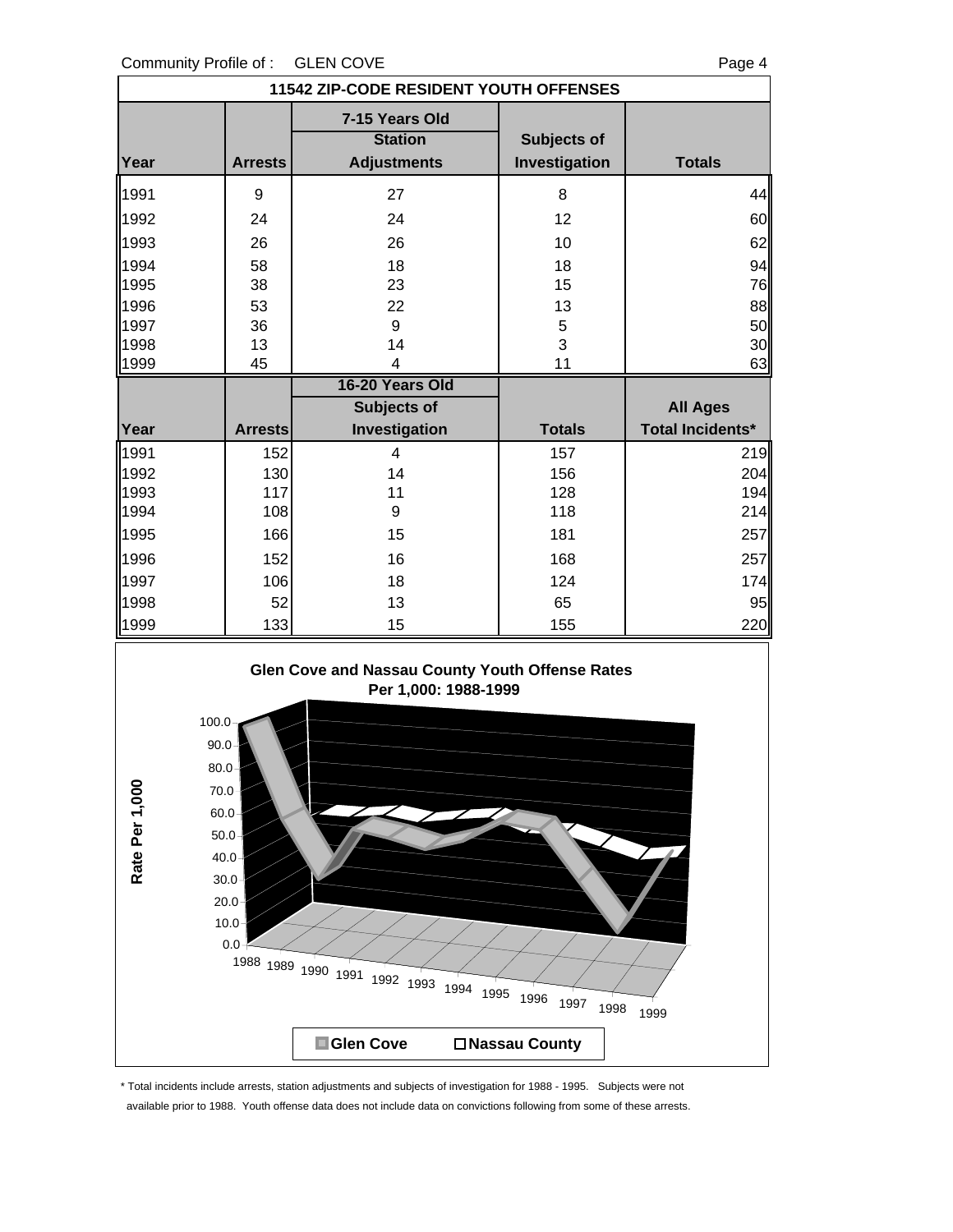Community Profile of : GLEN COVE The State of the Page 5

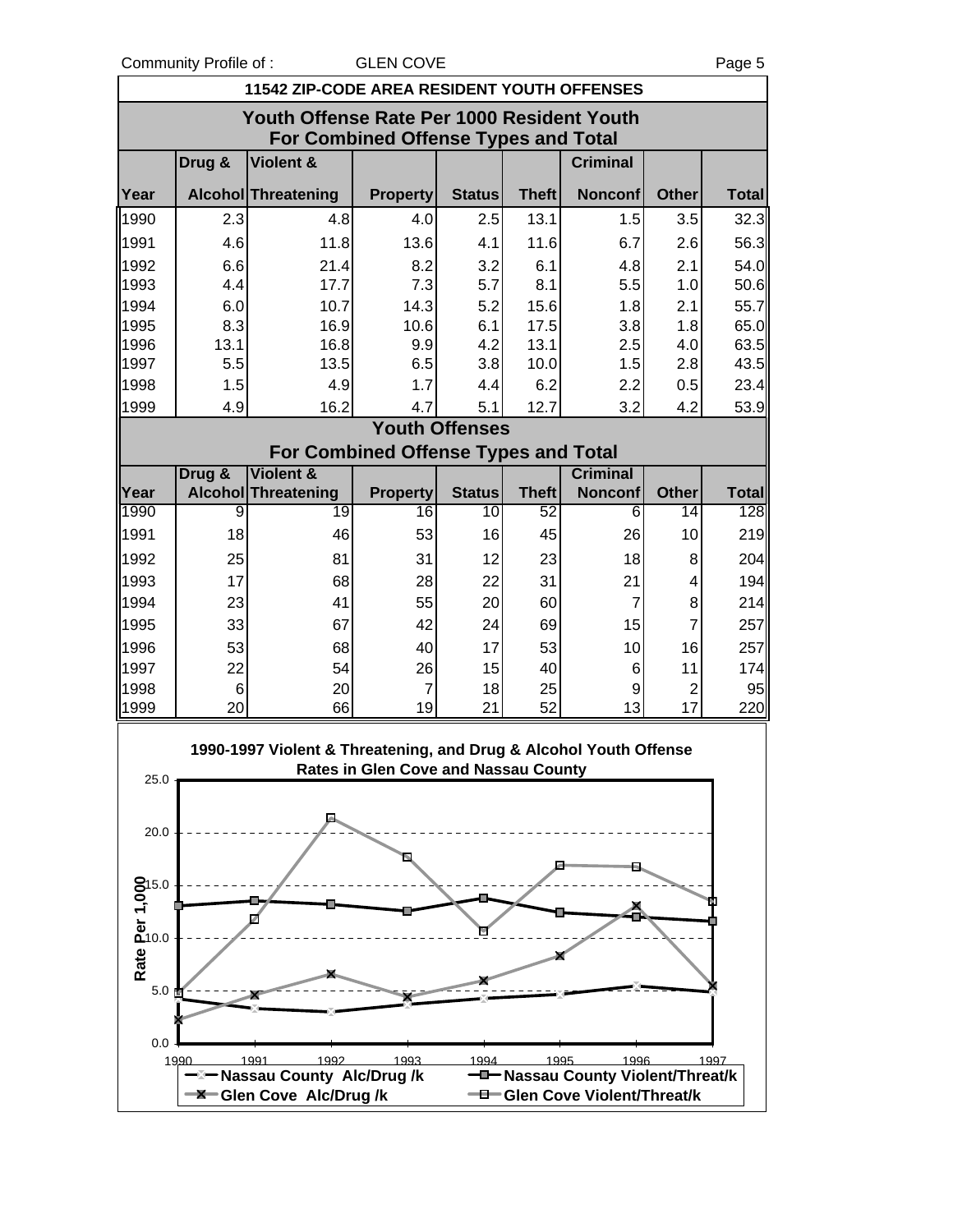

 "Other" communities include New Hyde Park, Manhasset, Roslyn Heights, Locust Valley, Sea Cliff, Garden City, Westbury, Bellmore, East Norwich, & Jericho. Each community comprises less than 1% of total youth offenses.



 "Other" communities include Freeport, Mineola, Sea Cliff, Glenwood Landing, Bayville, Levittown, Syosset and Hicksville. Each community comprises less than 1% of total offenses.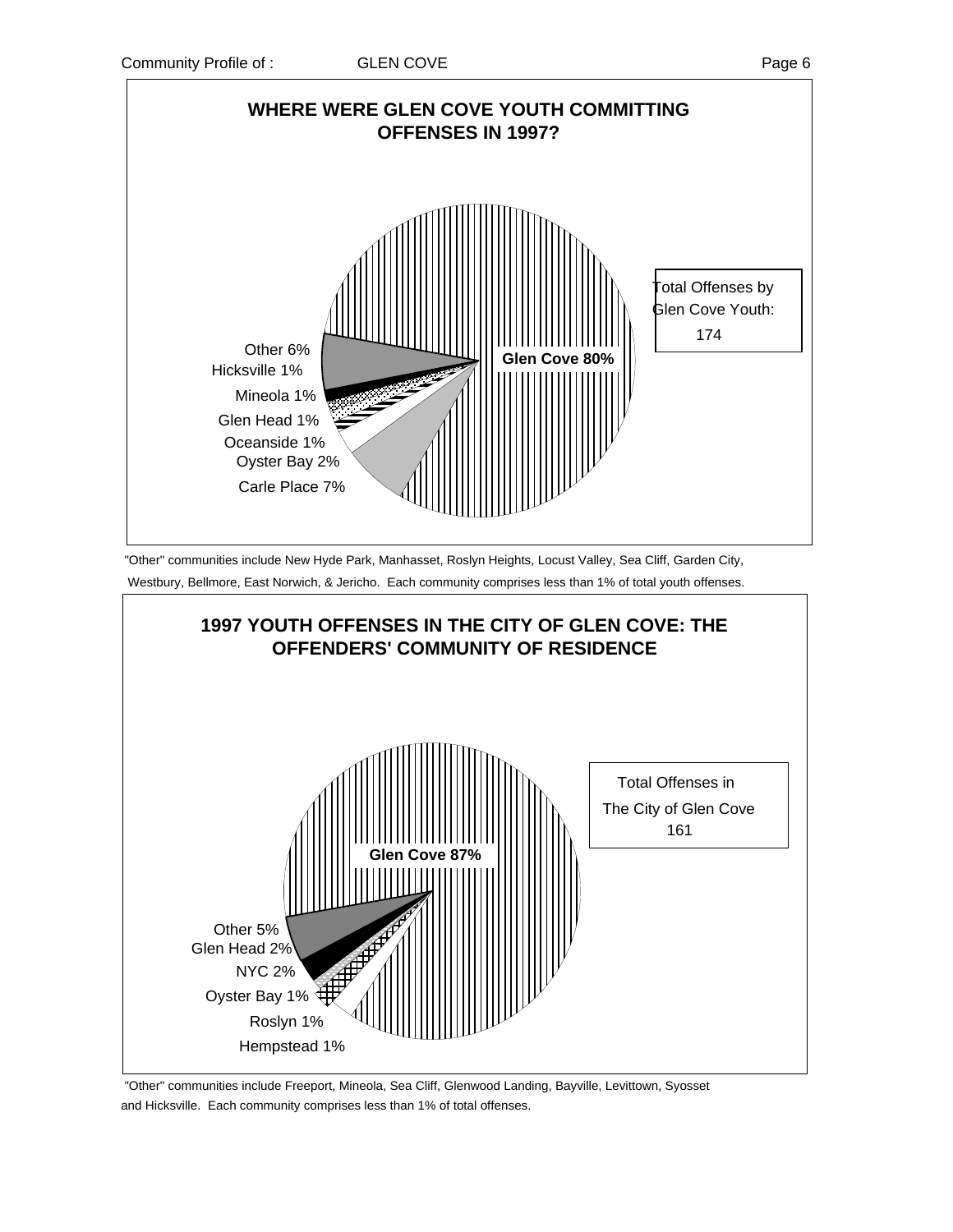|                      |                          |                            |                |                |                |                            |                | 1991-97       |
|----------------------|--------------------------|----------------------------|----------------|----------------|----------------|----------------------------|----------------|---------------|
|                      |                          |                            |                |                |                |                            |                | Percent       |
| Age                  | 1991                     | 1992                       | 1993           | 1994           | 1995           | 1996                       | 1997           | Change        |
| 10 Yr & Less         | $\overline{\phantom{0}}$ | $\overline{0}$             | $\overline{2}$ | $\overline{0}$ | $\overline{1}$ | $\overline{0}$             | $\Omega$       |               |
| $\%$                 | 0.0%                     | 0.0%                       | 9.5%           | 0.0%           | 4.5%           | 0.0%                       | 0.0%           |               |
| 11 to 12             | $\overline{\phantom{0}}$ | $\overline{\phantom{0}}$   | $\mathbf{1}$   | $\overline{1}$ | $\overline{1}$ | $\overline{2}$             | $\Omega$       |               |
| $\%$                 | 0.0%                     | 0.0%                       | 4.8%           | 5.9%           | 4.5%           | 12.5%                      | 0.0%           |               |
| 13                   | $\overline{2}$           | $\overline{1}$             | $\mathbf{1}$   | 2              | 2              | $\mathbf 0$                |                | $0 - 100.0\%$ |
| $\%$                 | 16.7%                    | 8.3%                       | 4.8%           | 11.8%          | 9.1%           | $0.0\%$                    | 0.0%           |               |
| 14                   | $\mathfrak{p}$           | $\overline{\phantom{0}}$   | $\overline{2}$ | 5              | $\overline{4}$ | $\overline{2}$             | $\overline{3}$ | 50.0%         |
| $\%$                 | 16.7%                    | 41.7%                      | 9.5%           | 29.4%          | 18.2%          | 12.5%                      | 20.0%          |               |
| 15 <sub>1</sub>      | $\overline{8}$           | $\overline{5}$             | 9              | 6              | 8              | 8                          | 2              | $-75.0%$      |
| %                    | 66.7%                    | 41.7%                      | 42.9%          | 35.3%          | 36.4%          | 50.0%                      | 13.3%          |               |
| 16                   | $\overline{\phantom{0}}$ | $\overline{\phantom{a}}$ 1 | $\overline{4}$ | $\overline{1}$ | - 5            | $\overline{\phantom{a}}$ 1 | 6              |               |
| %                    | 0.0%                     | 8.3%                       | 19.0%          | 5.9%           | 22.7%          | 6.3%                       | 40.0%          |               |
| 17 <sub>1</sub>      | $\Omega$                 | $\Omega$                   | $\overline{0}$ | $\overline{1}$ | $\Omega$       | $\Omega$                   | $\overline{1}$ |               |
| $\%$                 | 0.0%                     | 0.0%                       | 0.0%           | 5.9%           | 0.0%           | 0.0%                       | 6.7%           |               |
| 18                   | $\Omega$                 | $\overline{\mathbf{0}}$    | $\overline{2}$ | $\Omega$       | $\Omega$       | $\overline{0}$             | $\mathbf 1$    |               |
| $\%$                 | 0.0%                     | 0.0%                       | 9.5%           | 0.0%           | 0.0%           | 0.0%                       | 6.7%           |               |
| 19 to 20             | $\Omega$                 | $\Omega$                   | $\Omega$       | $\mathbf{1}$   | $\mathbf{1}$   | 3                          | $\overline{2}$ |               |
| %                    | 0.0%                     | 0.0%                       | 0.0%           | 5.9%           | 4.5%           | 18.8%                      | 13.3%          |               |
| <b>Glen Cove</b>     |                          |                            |                |                |                |                            |                |               |
| Total                | 12                       | 12                         | 21             | 17             | 22             | 16                         | 15             | 25.0%         |
| Rate Per 1,000       | 2.7                      | 2.7                        | 4.6            | 3.7            | 4.8            | 3.5                        | 3.2            | 19.5%         |
| <b>Nassau County</b> |                          |                            |                |                |                |                            |                |               |
| Rate Per 1,000       | 5.19                     | 6.63                       | 8.98           | 8.68           | 7.52           | 7.23                       | 7.30           | 40.5%         |

### **Resident Glen Cove Runaway and Homeless Youth by Age Group**

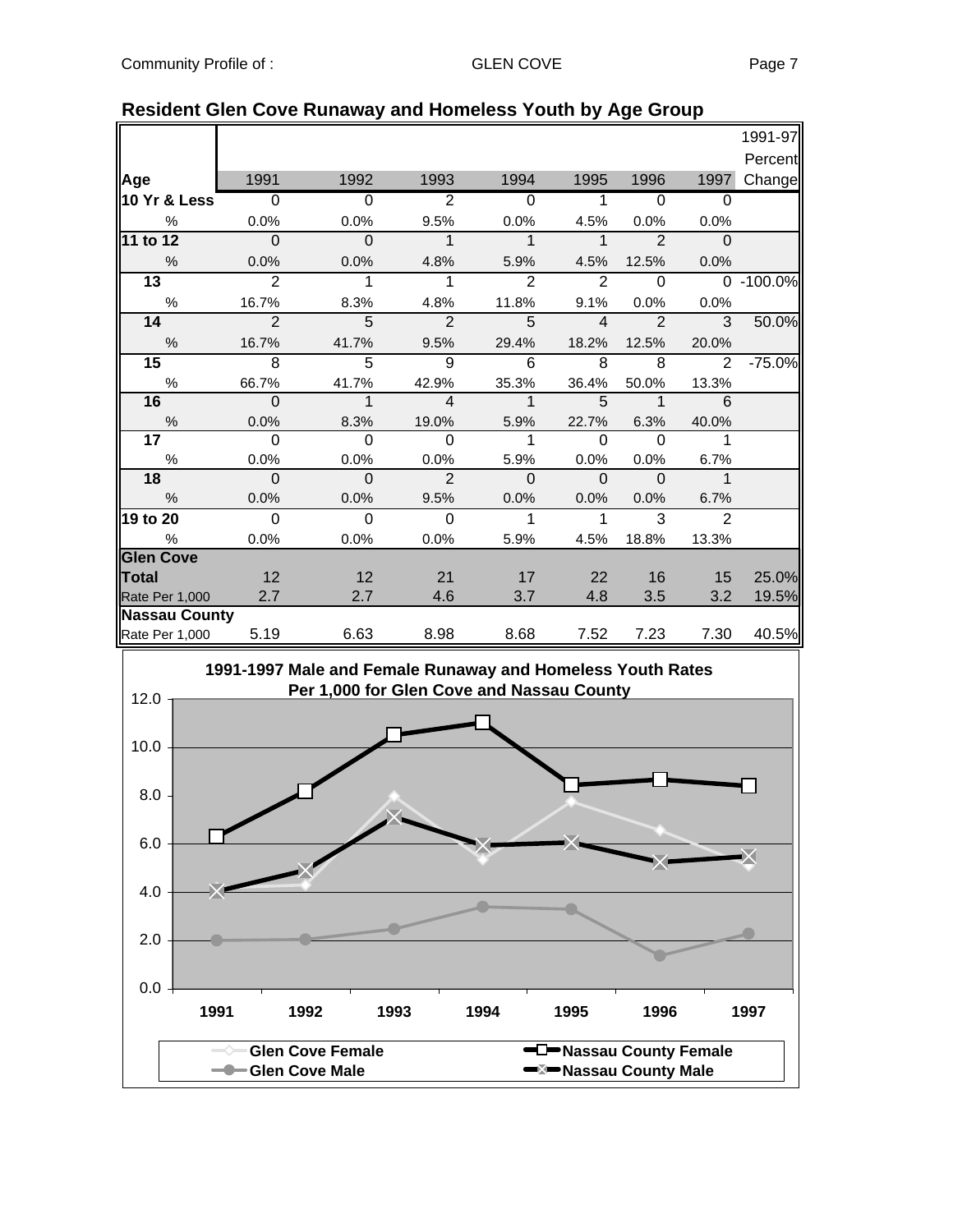Community Profile of : GLEN COVE Rage 8

## **PUBLIC SCHOOL ENROLLMENT IN THE CITY OF GLEN COVE UFSD**

|                                                       | European          | African  |          | Asian    | <b>Native</b>  |               |       |  |  |
|-------------------------------------------------------|-------------------|----------|----------|----------|----------------|---------------|-------|--|--|
| Year                                                  | American          | American | Latino   | American | American       | Total         |       |  |  |
|                                                       |                   |          |          |          |                |               |       |  |  |
| 1987                                                  | 1,978             | 329      | 380      | 105      | 4              | 2,796         |       |  |  |
| 1988                                                  | 1,928             | 349      | 377      | 114      | 2              | 2,770         |       |  |  |
| 1989                                                  | 1,850             | 353      | 421      | 126      | 3              | 2,753         |       |  |  |
| 1990                                                  | 1,847             | 367      | 450      | 121      | 3              | 2,788         |       |  |  |
| 1991                                                  | 1,808             | 384      | 462      | 142      | 5              | 2,801         |       |  |  |
| 1992                                                  | 1,777             | 400      | 546      | 157      | 1              | 2,881         |       |  |  |
| 1993                                                  | 1,729             | 444      | 596      | 157      | 2              | 2,928         |       |  |  |
| 1994                                                  | 1,694             | 454      | 655      | 147      | 1              | 2,951         |       |  |  |
| 1995                                                  | 1,663             | 472      | 643      | 175      |                | 2,954         |       |  |  |
| 1996                                                  | 1,669             | 472      | 697      | 180      | 0              | 3,018         |       |  |  |
| 1997                                                  | 1,667             | 425      | 747      | 160      | 6              | 3,005         |       |  |  |
| 1998                                                  | 1,678             | 460      | 750      | 157      | $\overline{2}$ | 3,047         |       |  |  |
| 1999                                                  | 1,626             | 429      | 820      | 163      | 0              | 3,038         |       |  |  |
| Net Change in School Enrollment Between 1987 and 1999 |                   |          |          |          |                |               |       |  |  |
|                                                       |                   | European | African  |          | Asian          | <b>Native</b> |       |  |  |
|                                                       | 1987-99           | American | American | Latino   | American       | American      | Total |  |  |
|                                                       | Change in Number  | $-352$   | 100      | 440      | 58             | -4            | 242   |  |  |
|                                                       | Change as Percent | $-18%$   | 30%      | 116%     | 55%            | $-100%$       | 9%    |  |  |

| Net Change in School Enrollment Between 1993 and 1999 |         |          |          |        |          |               |                              |  |
|-------------------------------------------------------|---------|----------|----------|--------|----------|---------------|------------------------------|--|
|                                                       |         | European | African  |        | Asian    | <b>Native</b> |                              |  |
|                                                       | 1993-99 | American | American | Latino | American | American      | $\mathsf{T}$ <sub>Otal</sub> |  |
| Change in Number                                      |         | $-103$   | $-15$    | 224    |          | -2            | 110                          |  |
| Change as Percent                                     |         | -6%      | $-3%$    | 38%    | 4%       | $-100%$       | 4%                           |  |



\* The 1993-99 change for Native Americans has been excluded from this chart because there were fewer than 7 enrolled. This policy is meant to avoid distorted percent comparisons among groups.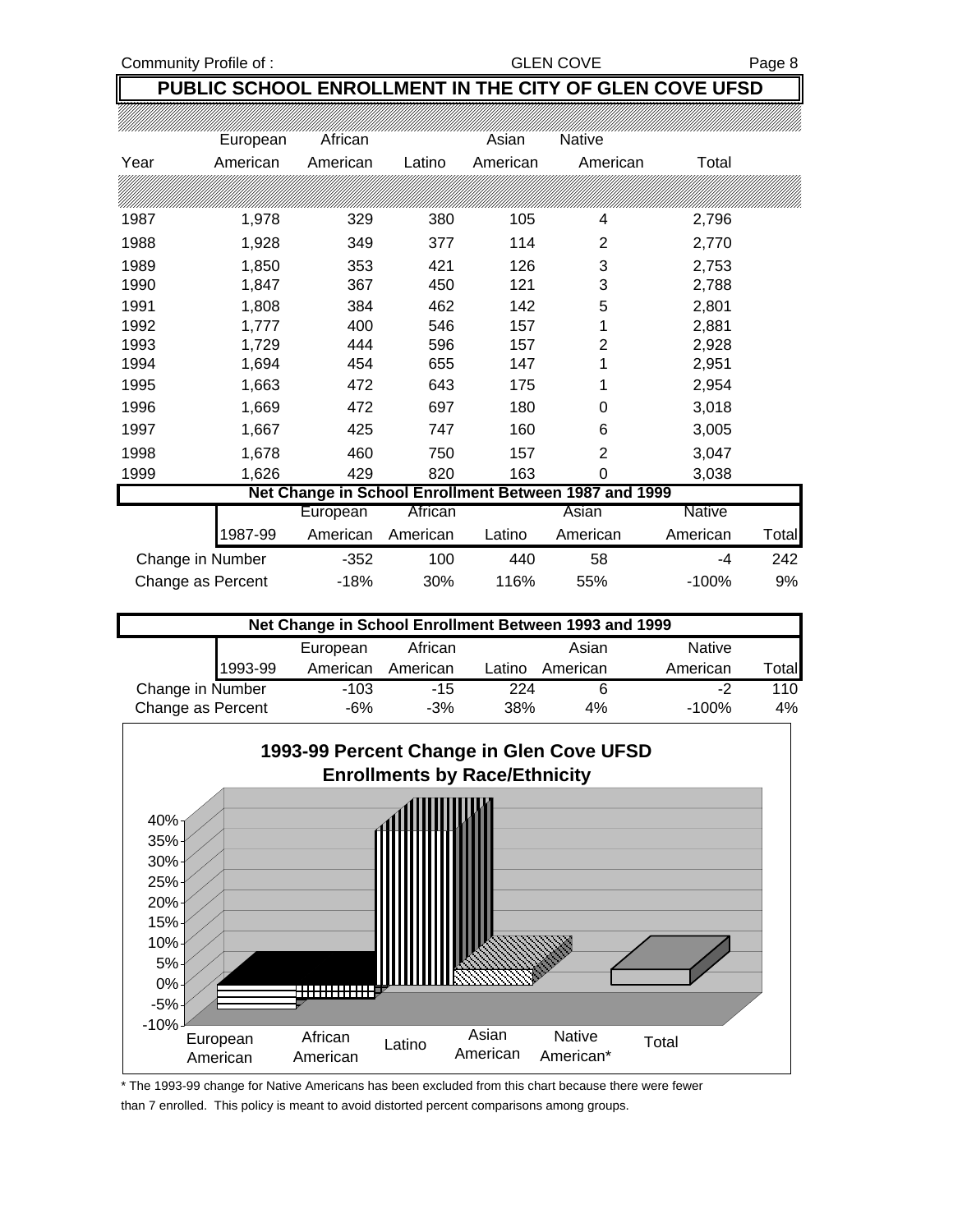#### Community Profile of : GLEN COVE GENERAL STATE Rage 9

#### GLEN COVE

## **REPORTED LIMITED ENGLISH PROFICIENT ENGLISH LANGUAGE LEARNERS (LEP/ELLs) IN GLEN COVE UFSD\***

| Reported Number and Percent of LEP/ELL Students in Glen Cove UFSD,<br><b>Oyster Bay and Nassau County</b> |               |       |                         |                           |                         |                      |                         |  |
|-----------------------------------------------------------------------------------------------------------|---------------|-------|-------------------------|---------------------------|-------------------------|----------------------|-------------------------|--|
|                                                                                                           |               |       | <b>Glen Cove UFSD</b>   | <b>Town of Oyster Bay</b> |                         | <b>Nassau County</b> |                         |  |
| Year                                                                                                      | <b>Number</b> |       | <b>Percent of</b>       | <b>Number</b>             | <b>Percent of</b>       | <b>Number</b>        | <b>Percent of</b>       |  |
|                                                                                                           |               |       | <b>Total Enrollment</b> |                           | <b>Total Enrollment</b> |                      | <b>Total Enrollment</b> |  |
| 1992                                                                                                      |               | 160   | 5.6%                    | 837                       | 2.2%                    | 6,044                | 3.5%                    |  |
| 1993                                                                                                      |               | 225   | 7.7%                    | 873                       | 2.3%                    | 6,963                | 4.0%                    |  |
| 1994                                                                                                      |               | 264   | 8.9%                    | 874                       | 2.3%                    | 7,492                | 4.2%                    |  |
| 1995                                                                                                      |               | 241   | 8.2%                    | 879                       | 2.3%                    | 7,823                | 4.3%                    |  |
| 1996                                                                                                      |               | 267   | 8.8%                    | 883                       | 2.2%                    | 8,276                | 4.5%                    |  |
| 1997                                                                                                      |               | 305   | 10.1%                   | 1,009                     | 2.5%                    | 9,219                | 4.9%                    |  |
| 1998                                                                                                      |               | 324   | 10.6%                   | 1,026                     | 2.5%                    | 9,353                | 4.8%                    |  |
| 1999                                                                                                      |               | 339   | 11.2%                   | 1,125                     | 2.7%                    | 10,077               | 5.1%                    |  |
| 1999 Total                                                                                                |               |       |                         |                           |                         |                      |                         |  |
| Enrollment                                                                                                |               | 3,038 |                         | 42,287                    |                         | 195,804              |                         |  |
| 1992 - 1999                                                                                               | 111.9%        |       |                         | 34.5%                     |                         | 66.7%                |                         |  |
| % Change                                                                                                  |               |       |                         |                           |                         |                      |                         |  |

\* In the 1998-1999 school year, there were 77 different languages spoken by students enrolled

in Nassau County public schools.



\*\* The annual number of reported LEP/ELLs enrollment is based upon the number of Limited English Proficient English Language Learners in the local district as reported on the State Education Department/ The University of the State of New York, Commissioners Regulations Part 154 Application.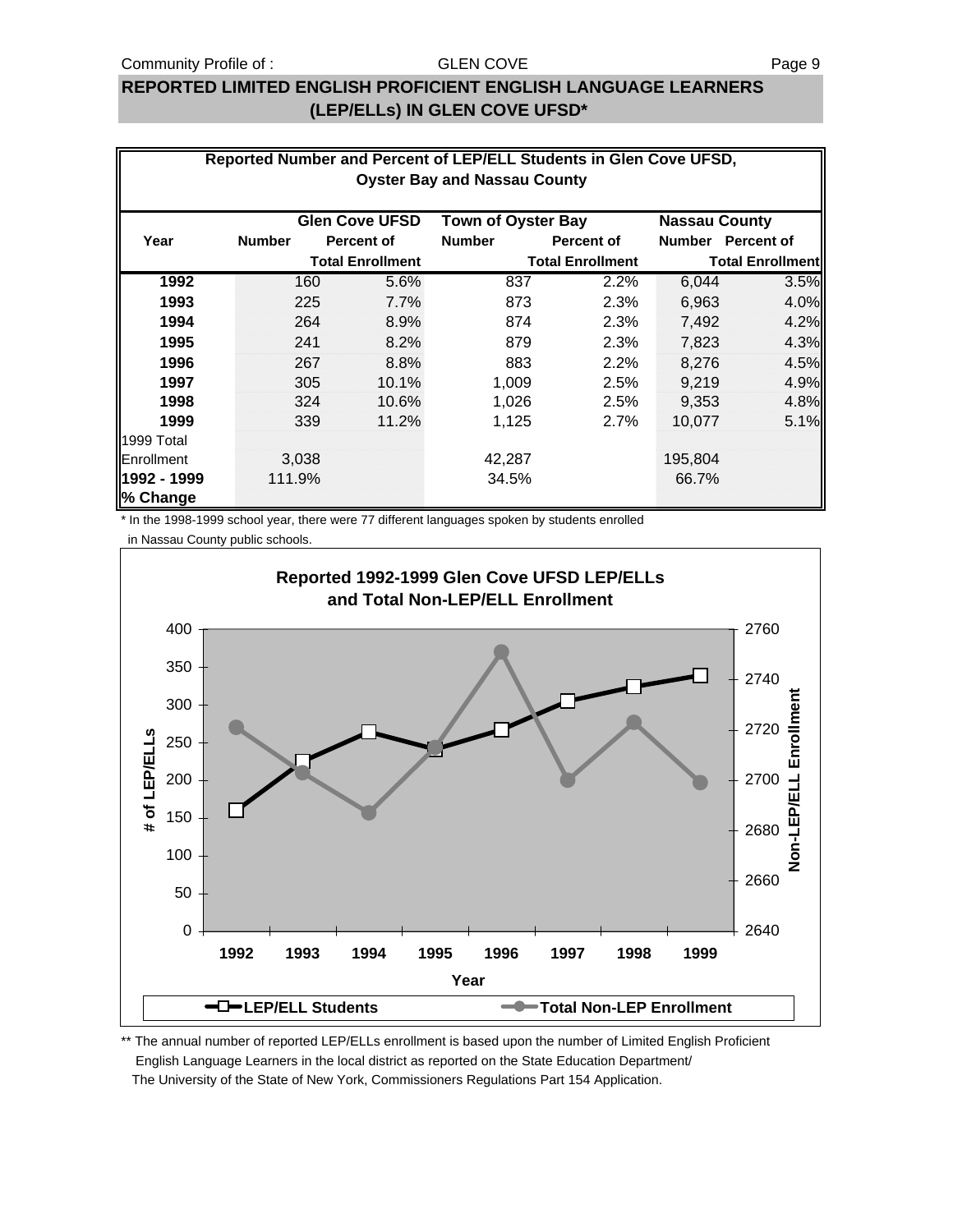Community Profile of : GLEN COVE **COMMUNISTS** Page 10

|      | Dropout Percents: Glen Cove UFSD, Oyster Bay Town, & Nassau County |                       |          |                  |                                                       |          |  |  |
|------|--------------------------------------------------------------------|-----------------------|----------|------------------|-------------------------------------------------------|----------|--|--|
|      |                                                                    |                       |          |                  |                                                       |          |  |  |
|      |                                                                    |                       |          |                  | DROPOUT NUMBERS & PERCENTS OF HIGH SCHOOL ENROLLMENT* |          |  |  |
| Year |                                                                    | District-# District-% | Town-#** | $\frac{96**}{1}$ | County-#                                              | <u>%</u> |  |  |
|      |                                                                    |                       |          |                  |                                                       |          |  |  |
| 1987 | 27                                                                 | $2.5\,$               | 260      | 1.8              | 1284                                                  | 2.0      |  |  |
| 1988 | 24                                                                 | 2.5                   | 267      | 2.1              | 1177                                                  | 2.0      |  |  |
| 1989 | 13                                                                 | 1.4                   | 160      | 1.3              | 932                                                   | 1.7      |  |  |
| 1990 | 10                                                                 | 1.1                   | 114      | 1.0              | 759                                                   | 1.4      |  |  |
| 1991 | 8                                                                  | 0.9                   | 71       | 0.6              | 613                                                   | 1.2      |  |  |
| 1992 | 8                                                                  | 0.9                   | 81       | 0.7              | 654                                                   | 1.2      |  |  |
| 1993 | 9                                                                  | 1.0                   | 69       | 0.6              | 630                                                   | 1.2      |  |  |
| 1994 | 10                                                                 | 1.1                   | 52       | 0.5              | 724                                                   | 1.4      |  |  |
| 1995 | 16                                                                 | 1.7                   | 67       | 0.6              | 531                                                   | 1.0      |  |  |
| 1996 | 20                                                                 | 2.2                   | 80       | 0.7              | 477                                                   | 0.9      |  |  |
| 1997 | 7                                                                  | 0.8                   | 58       | 0.5              | 479                                                   | 0.9      |  |  |
| 1998 | 11                                                                 | 1.3                   | 85       | 0.8              | 489                                                   | 0.9      |  |  |

\*Dropout Rate = Dropouts divided by 9-12 grade enrollment including ungraded secondary enrollment. A dropout

is defined as any pupil who left school prior to graduation & did not enter another school or program leading to a GED.



\*\*Town data based on a weighted average of communities which are fully or partially located within town boundaries.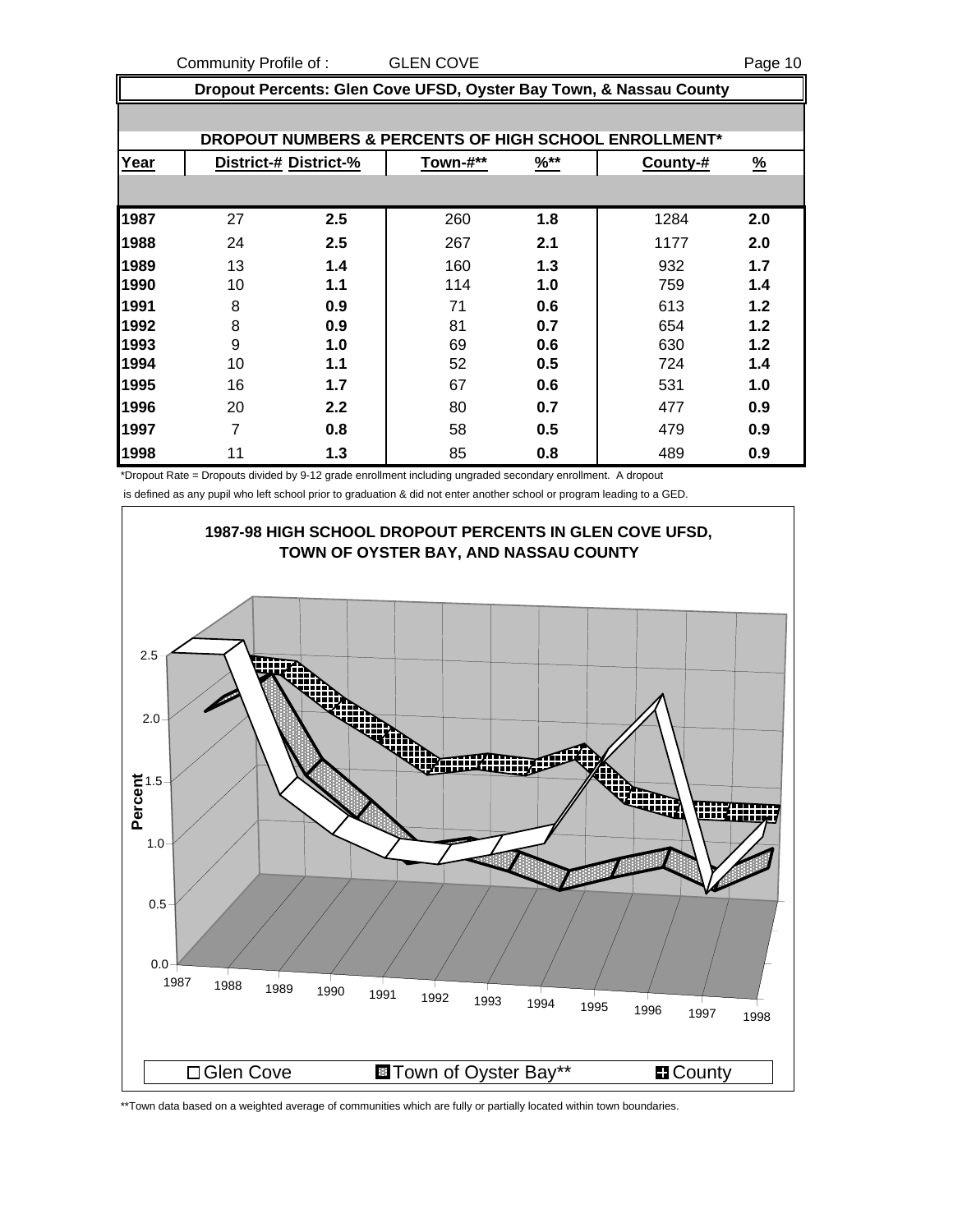| 1982-97 Total Births and Fertility Rates For Glen Cove 11542<br>Nassau County and New York State* |                  |           |               |                      |               |                       |  |  |  |
|---------------------------------------------------------------------------------------------------|------------------|-----------|---------------|----------------------|---------------|-----------------------|--|--|--|
|                                                                                                   | <b>Glen Cove</b> |           |               | <b>Nassau County</b> |               | <b>New York State</b> |  |  |  |
|                                                                                                   |                  | Fertility |               | Fertility            |               | Fertility             |  |  |  |
| Year                                                                                              | Births**         | Rate      | <b>Births</b> | Rate                 | <b>Births</b> | Rate                  |  |  |  |
| 1982                                                                                              | 282              | 66.1      | 14,342        | 49.0                 | 246,889       | 59.6                  |  |  |  |
| 1983                                                                                              | 303              | 68.6      | 14,541        | 49.8                 | 248,222       | 59.6                  |  |  |  |
| 1984                                                                                              | 316              | 69.3      | 14,758        | 50.6                 | 250,436       | 59.9                  |  |  |  |
| 1985                                                                                              | 316              | 67.1      | 15,247        | 52.3                 | 258,826       | 61.6                  |  |  |  |
| 1986                                                                                              | 311              | 64.1      | 15,567        | 53.5                 | 263,045       | 62.3                  |  |  |  |
| 1987                                                                                              | 320              | 64.0      | 16,504        | 56.8                 | 271,355       | 64.0                  |  |  |  |
| 1988                                                                                              | 324              | 63.0      | 17,072        | 58.8                 | 279,976       | 65.8                  |  |  |  |
| 1989                                                                                              | 335              | 63.3      | 17,700        | 61.1                 | 290,528       | 67.9                  |  |  |  |
| 1990                                                                                              | 335              | 61.6      | 18,180        | 62.8                 | 297,468       | 69.3                  |  |  |  |
| 1991                                                                                              | 355              | 65.8      | 17,864        | 62.2                 | 292,523       | 68.1                  |  |  |  |
| 1992                                                                                              | 364              | 67.2      | 18,065        | 63.3                 | 287,531       | 67.2                  |  |  |  |
| 1993                                                                                              | 366              | 67.4      | 17,931        | 63.2                 | 282,377       | 66.3                  |  |  |  |
| 1994                                                                                              | 355              | 65.8      | 17,903        | 64.6                 | 277,945       | 65.6                  |  |  |  |
| 1995                                                                                              | 366              | 68.1      | 18,084        | 66.0                 | 271,042       | 64.3                  |  |  |  |
| 1996                                                                                              | 385              | 72.0      | 17,722        | 63.8                 | 263,611       | 63.0                  |  |  |  |
| 1997                                                                                              | 394              | 74.1      | 17,100        | 62.0                 | 256,976       | 61.8                  |  |  |  |
|                                                                                                   |                  |           |               |                      |               |                       |  |  |  |



\* Fertility rate based on live births per 1,000 female population 15-44. Data for 1990-97 reflect zip

code boundaries. Data for prior years reflect the local community as comprised by census tracts.

\*\* The number of births in the Glen Cove area is a three year "running" average for all years. Source: Nassau County & New York State Departments of Health.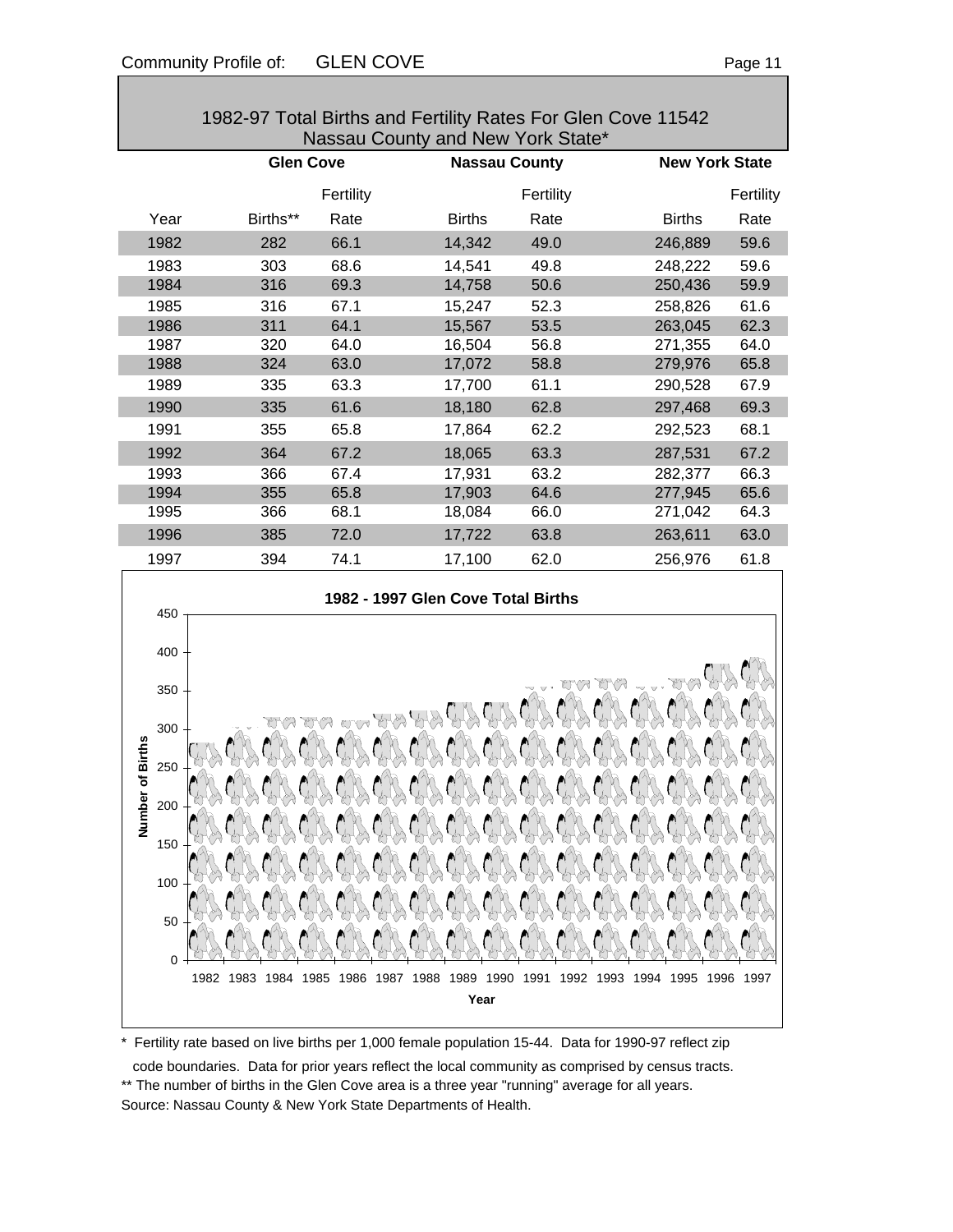| 1984-97 Births To Teen Mothers and Fertility Rates       |
|----------------------------------------------------------|
| For Glen Cove 11542*, Nassau County and New York State** |

|      | <b>Glen Cove</b> |           |               | <b>Nassau County</b> |               | <b>New York State</b> |  |
|------|------------------|-----------|---------------|----------------------|---------------|-----------------------|--|
|      | Teen             | Fertility | Teen          | Fertility            | Teen          | Fertility             |  |
| Year | <b>Births</b>    | Rate      | <b>Births</b> | Rate                 | <b>Births</b> | Rate                  |  |
| 1984 | 20               | 25.2      | 668           | 12.2                 | 25,658        | 35.7                  |  |
| 1985 | 20               | 26.0      | 711           | 13.4                 | 25,470        | 36.4                  |  |
| 1986 | 18               | 25.1      | 685           | 13.4                 | 25,134        | 37.0                  |  |
| 1987 | 19               | 26.4      | 677           | 13.8                 | 25,080        | 38.0                  |  |
| 1988 | 21               | 31.3      | 663           | 14.1                 | 25,861        | 40.3                  |  |
| 1989 | 22               | 34.0      | 679           | 15.0                 | 26,593        | 42.7                  |  |
| 1990 | 22               | 35.3      | 674           | 15.6                 | 26,553        | 44.0                  |  |
| 1991 | 22               | 36.0      | 672           | 16.0                 | 26,216        | 44.1                  |  |
| 1992 | 18               | 27.0      | 629           | 15.1                 | 25,330        | 43.4                  |  |
| 1993 | 15               | 21.5      | 700           | 18.4                 | 25,515        | 44.3                  |  |
| 1994 | 16               | 21.3      | 682           | 18.2                 | 25,852        | 45.3                  |  |
| 1995 | 17               | 23.5      | 668           | 18.0                 | 24,805        | 43.6                  |  |
| 1996 | 21               | 27.3      | 637           | 15.8                 | 23,864        | 41.8                  |  |
| 1997 | 20               | 27.7      | 561           | 13.9                 | 22,185        | 38.5                  |  |



\* The number of birth to teen mothers in the Glen Cove area is a three year "running" average for all years.

\*\* Fertility rate based on live births per 1,000 female population 15-19. Data for 1990-97 reflect zip code boundaries. Data for prior years reflect the local community as comprised by census tracts.